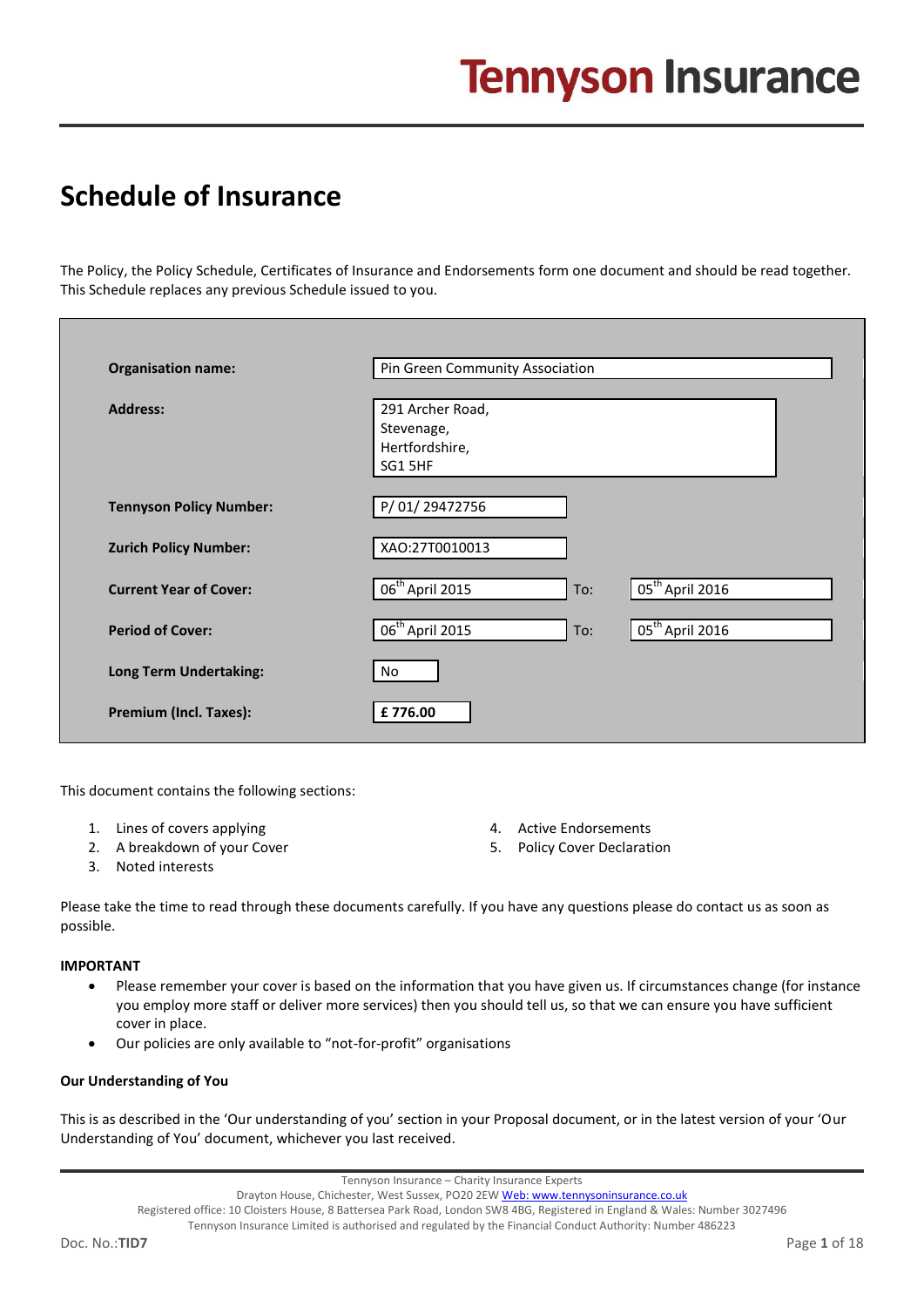## **1. Lines of covers applying**

| Line of cover                                            | Insured / Not insured |
|----------------------------------------------------------|-----------------------|
| PART A: Material Damage                                  | Insured               |
| PART B: Business Interruption                            | Insured               |
| <b>PART C: All Risks</b>                                 | Not insured           |
| PART D: Money & Personal Accident Assault                | Insured               |
| PART E: Public & Products Liability                      | Insured               |
| <b>PART F: Hirers Liability</b>                          | Insured               |
| PART G: Employers Liability                              | Insured               |
| PART H: Libel and Slander                                | Not insured           |
| PART I: Motor                                            | Not insured           |
| PART I: Motor (Loss of No Claims Discount or Excess)     | Not insured           |
| PART J: Motor Legal Expenses and Uninsured Loss Recovery | Not insured           |
| PART K: Plant Inspection Contract                        | Not Applicable        |
| <b>PART L: Plant Protection</b>                          | Not Applicable        |
| <b>PART M: Deterioration of Stock</b>                    | Not Applicable        |
| <b>PART N: Employee Dishonesty</b>                       | Not insured           |
| PART O: Personal Accident (fixed benefits)               | Insured               |
| PART O: Personal Accident (% of salary benefits)         | Not insured           |
| PART P: Legal Expenses                                   | Insured               |
| PART Q: Trustee & Trust Fund Liability                   | Not insured           |
| PART R: Professional Indemnity                           | Not insured           |
| <b>PART S: Business Travel</b>                           | Not insured           |
| <b>PART T: Terrorism</b>                                 | Not insured           |

Tennyson Insurance – Charity Insurance Experts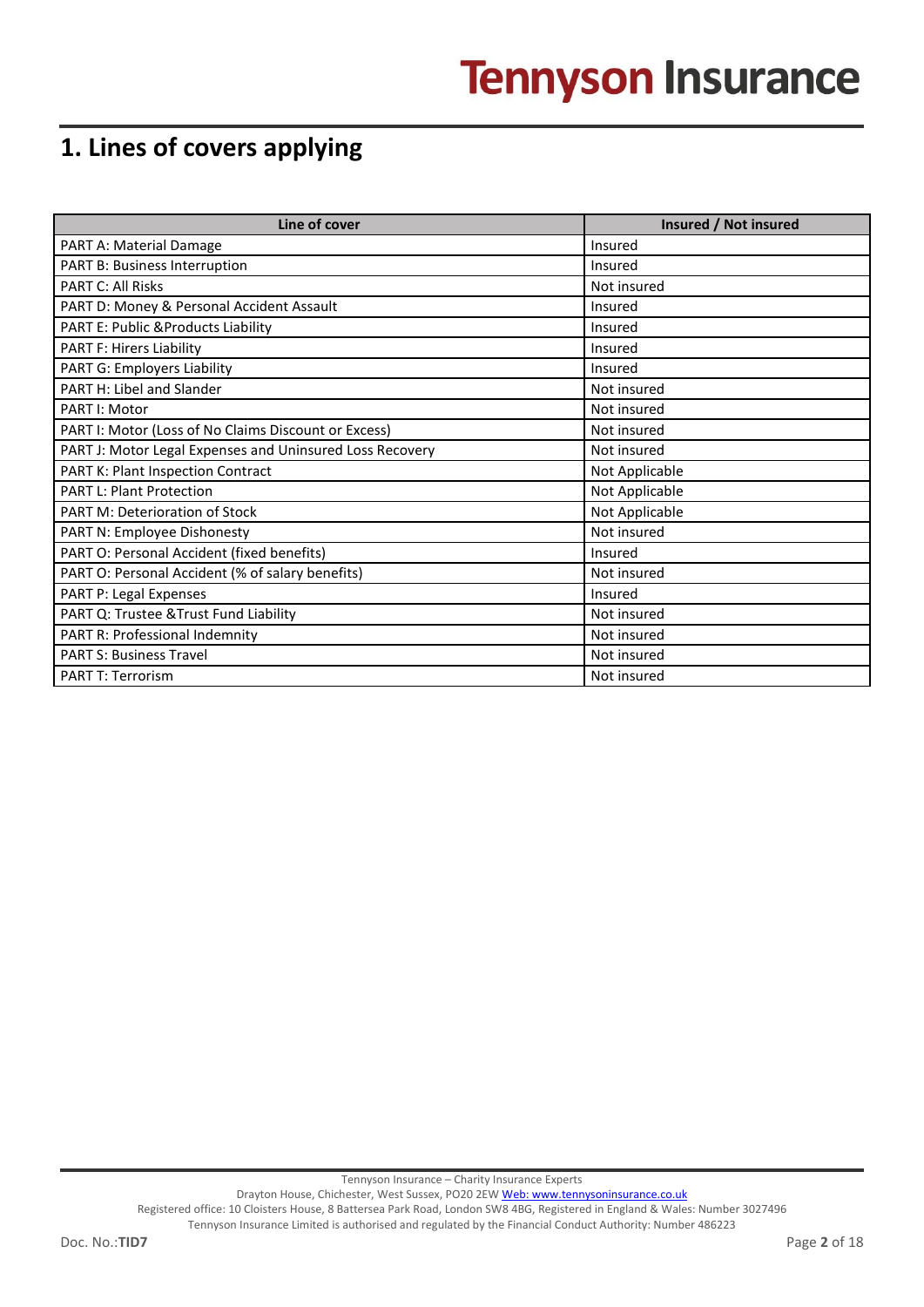## **2. Breakdown of Cover**

## **PART A: Material Damage**

#### **Property 1** 291 Archer Road, Stevenage, Hertfordshire, SG1 5HF

| <b>Insurance Cover</b>                | <b>Sum Insured</b> |
|---------------------------------------|--------------------|
| <b>Buildings</b>                      | <b>f</b> Nil       |
| <b>Contents</b>                       | £11.145.54         |
| Furniture, Fixtures & Fittings        |                    |
| <b>Contents</b>                       | £1,113.84          |
| Office, Computer and Sports Equipment |                    |

The table below shows the perils that are covered (the excesses stated apply to each and every loss arising in respect of each and every separate premises):

|     | <b>Peril</b>                                                                             | <b>Excess</b> |
|-----|------------------------------------------------------------------------------------------|---------------|
| 1.  | Fire                                                                                     | £ Nil         |
| 2.  | Explosion                                                                                | £ Nil         |
| 3.  | Aircraft                                                                                 | £ Nil         |
| 4.  | Earthquake                                                                               | £ Nil         |
| 5.  | Glass                                                                                    | £ Nil         |
| 6.  | Leakage of Oil                                                                           | £ Nil         |
| 7.  | Impact                                                                                   | £ Nil         |
| 8.  | <b>Riot &amp; Malicious Persons</b>                                                      | £ 250         |
| 9.  | Storm & Flood                                                                            | £ 250         |
| 10. | Subterranean Fire                                                                        | £ Nil         |
| 11. | Escape of Water or Beer                                                                  | £ 250         |
| 12. | <b>Falling Trees or Branches</b>                                                         | £ 250         |
| 13. | Breakage or collapse of Television, Radio or Mobile Telephone Signal Receiving Apparatus | £ Nil         |
| 14. | Theft                                                                                    | £ 100         |
| 15. | <b>Accidental Damage</b>                                                                 | £ 100         |

Tennyson Insurance – Charity Insurance Experts

Drayton House, Chichester, West Sussex, PO20 2E[W Web: www.tennysoninsurance.co.uk](../../../../Templates/Complex/footer/Policy%20Schedule_433026431.xml/www.tennysoninsurance.co.uk)

Registered office: 10 Cloisters House, 8 Battersea Park Road, London SW8 4BG, Registered in England & Wales: Number 3027496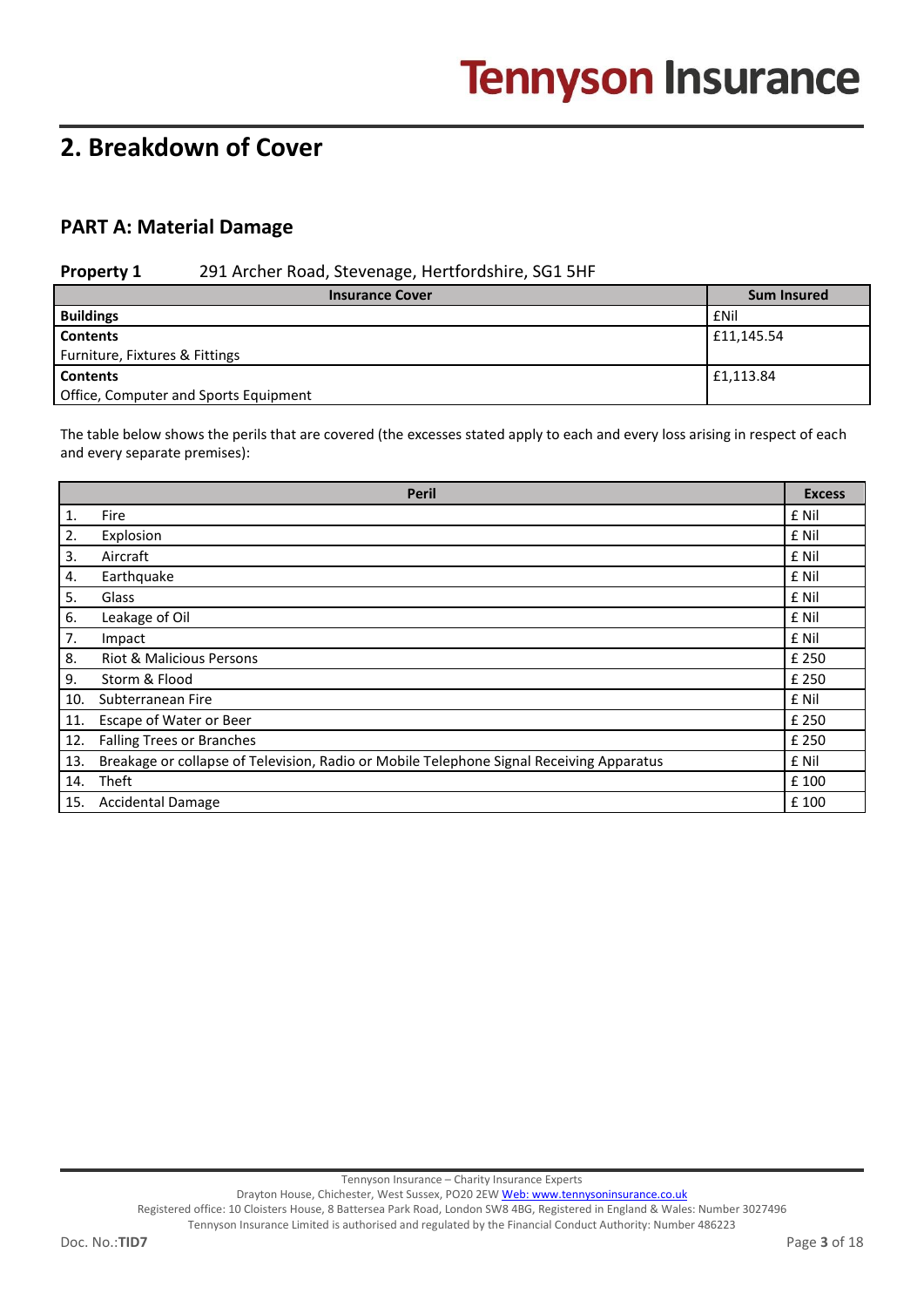For all properties the following Endorsements apply (*see pages 39 & 40* of your policy wording)

- No. 1: Reinstatement Basis
- No. 2: Index Linking
- No. 3: Unoccupied Buildings
- No. 7: Firebreak Doors and Shutters

Please ensure you read them and comply with any requirements of each.

#### **Operative endorsements:**

8. **Limit of Liability** applicable to Parts A B and C In the event of **damage** or **business interruption** arising from any one event or series of events arising out of a single originating cause the maximum liability in respect of any one **building** or other specified property, including **contents, stock** and goods held by **you** on trust or for which they are responsible therein, shall not exceed £50,000,000 in respect of the Parts specified above in the aggregate unless specified in the Schedule.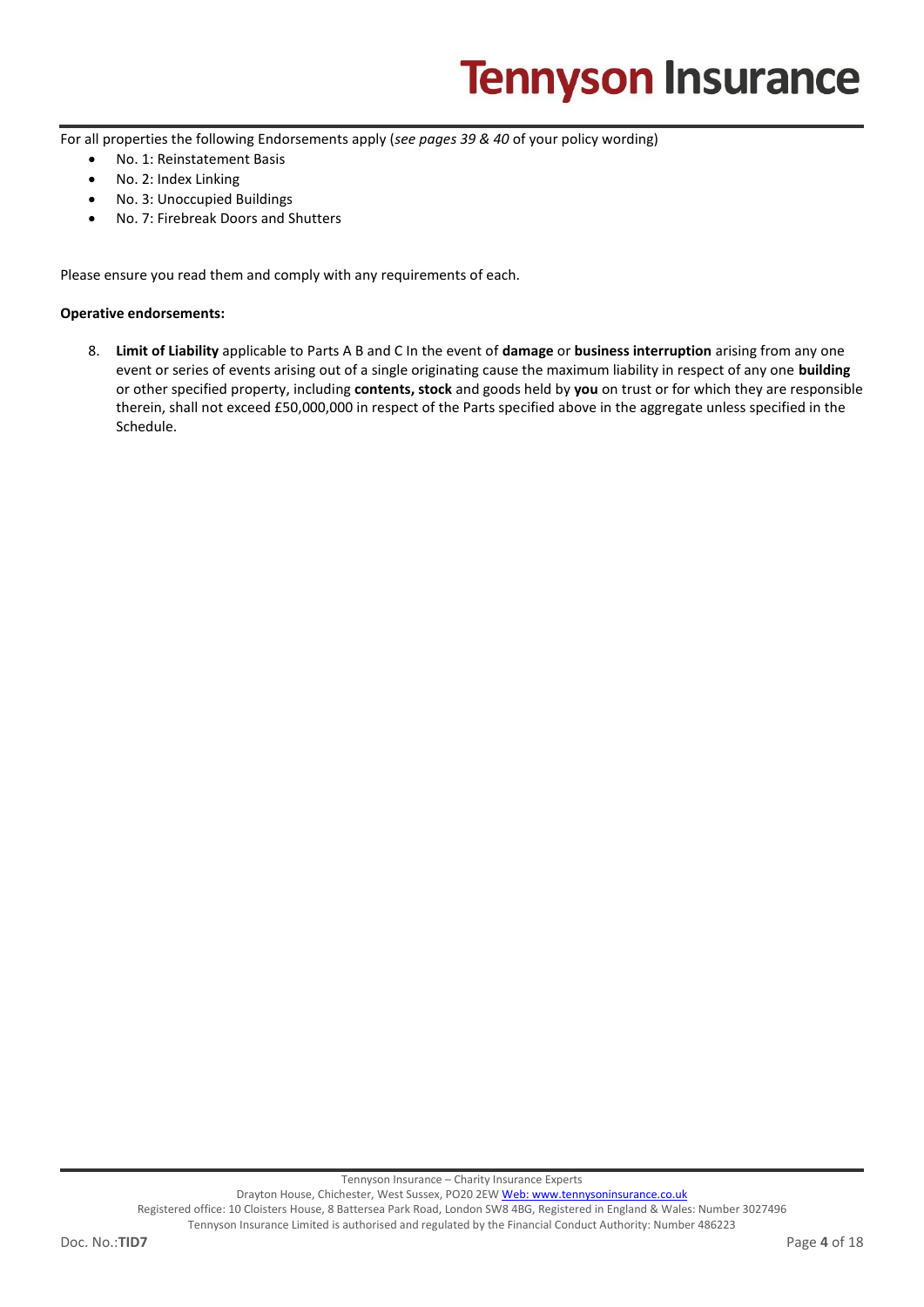## **PART B: Business Interruption**

| Properties cover applies to:                         | 291 Archer Road, Stevenage, Hertfordshire, SG1 5HF<br>$\bullet$ |                           |
|------------------------------------------------------|-----------------------------------------------------------------|---------------------------|
|                                                      | <b>Business Interruption element of cover</b>                   | <b>Limit of Indemnity</b> |
| a) Additional Expenditure                            |                                                                 | £25,000.00                |
| Indemnity period:<br>12 months                       |                                                                 |                           |
| b) Loss of Rent                                      |                                                                 | Nil                       |
| Indemnity period:                                    |                                                                 |                           |
| c) Loss of Gross Revenue                             |                                                                 | Nil                       |
| Indemnity period:                                    |                                                                 |                           |
| d) Loss of Data - Reconstitution of Computer Records |                                                                 | Nil                       |
| Indemnity period:                                    |                                                                 |                           |
| a) Book debts within b & c above                     |                                                                 | £500,000.00               |

#### **Operative endorsements:**

8. **Limit of Liability** applicable to Parts A B and C In the event of **damage** or **business interruption** arising from any one event or series of events arising out of a single originating cause the maximum liability in respect of any one **building** or other specified property, including **contents, stock** and goods held by **you** on trust or for which they are responsible therein, shall not exceed £50,000,000 in respect of the Parts specified above in the aggregate unless specified in the Schedule.

Tennyson Insurance – Charity Insurance Experts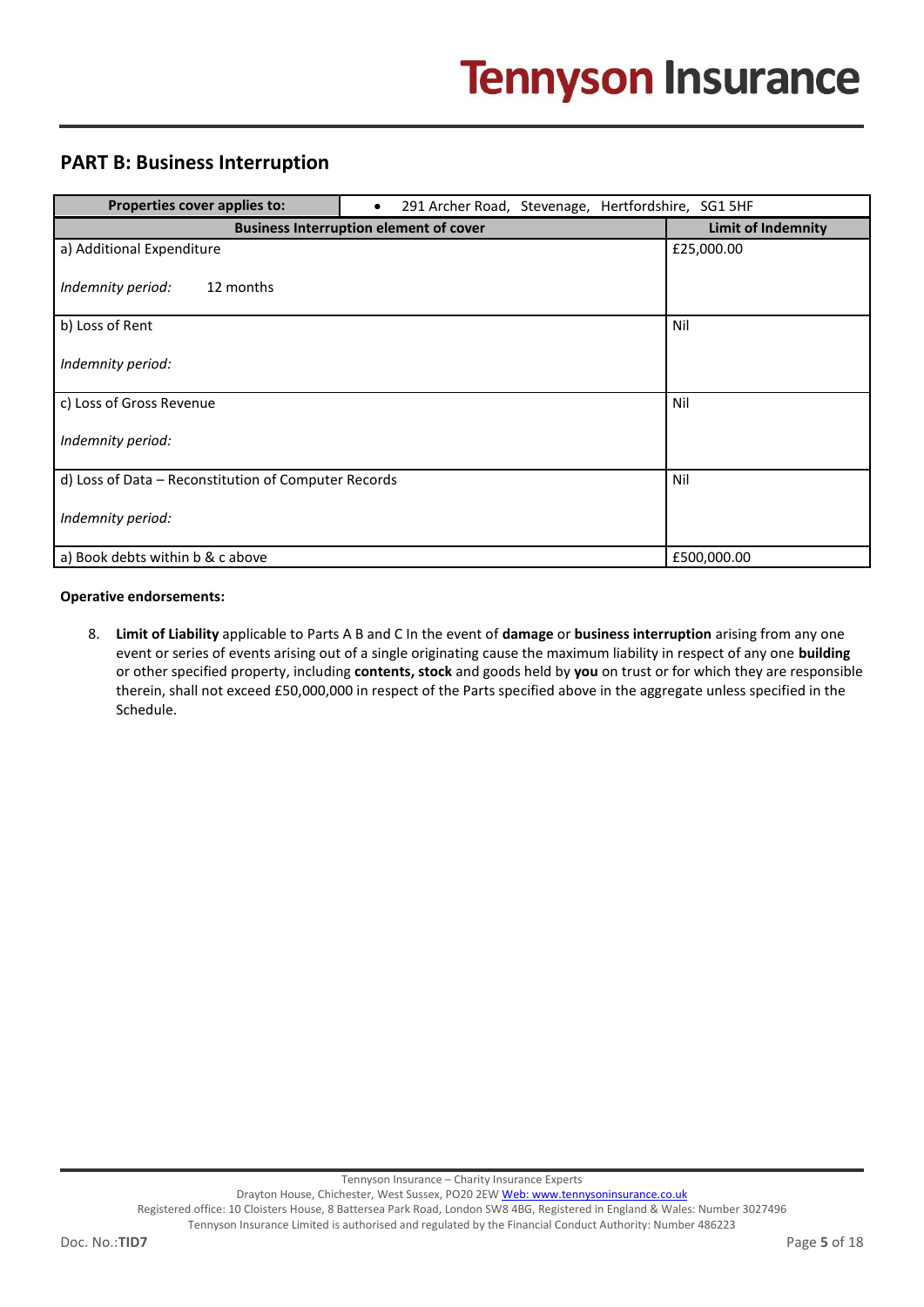## **PART C: All Risks**

#### Not Operative **PART D: Money & Personal Accident Assault**

#### **Money Limits**

|   | <b>Situation</b>                                                                                                                | Limit    |
|---|---------------------------------------------------------------------------------------------------------------------------------|----------|
|   | Loss of Non-Negotiable money in the situations specified in situations 2, 3, 4 and 5                                            | £250,000 |
|   | Private residence of any employee or director                                                                                   | £250     |
|   | In transit in the custody of any director or employee or in transit by registered post (limit<br>£250), or in a Bank Night Safe | £5,000   |
| Δ | In the premises in the custody of or under the actual supervision of any director or employee                                   | £5,000   |
|   | In the premises in locked safes or strongrooms                                                                                  | £5,000   |
| 6 | In the premises in locked receptacles other than safes or strongrooms                                                           | £250     |

**Excess:** £50 each and every loss.

#### **Personal Accident Assault Limits**

| <b>Table of Benefits</b> |                                                                                                                       | Limit               |
|--------------------------|-----------------------------------------------------------------------------------------------------------------------|---------------------|
|                          | Death, Loss of Limb or Loss of Sight                                                                                  | £10.000             |
|                          | Temporary disablement from engaging in Usual Occupation for a maximum period of 104<br>weeks from date of disablement | £10,000             |
|                          | In transit in the custody of any director or employee or in transit by registered post (limit                         | Normal Weekly       |
|                          | £250), or in a Bank Night Safe                                                                                        | Earnings up to £150 |

**Excess:** Nil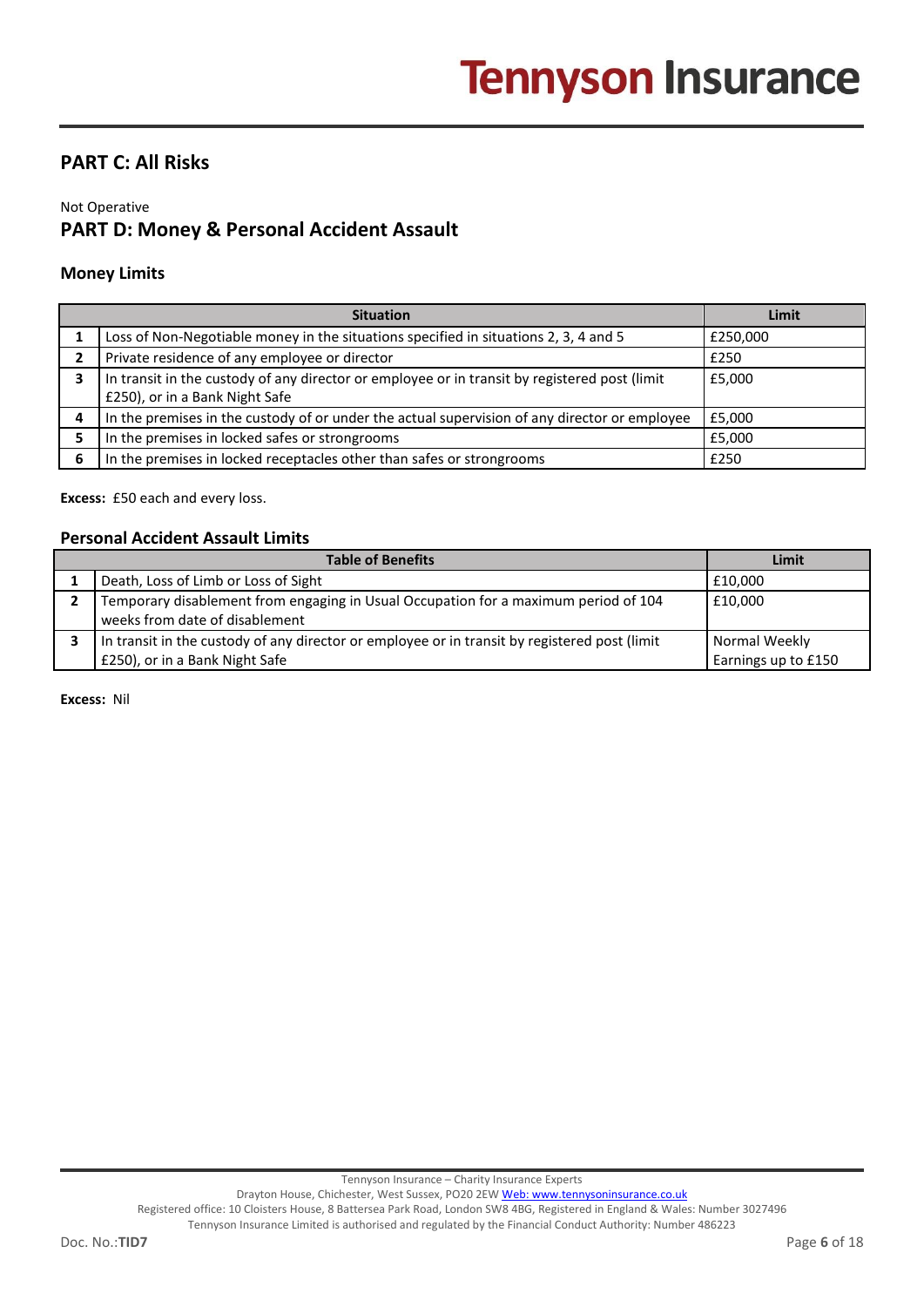## **PART E: Public & Products Liability**

| Note:               | This cover automatically includes Product Liability and Property Owners Liability |  |
|---------------------|-----------------------------------------------------------------------------------|--|
| Limit of indemnity: | £5,000,000                                                                        |  |
| Excess:             | Nil                                                                               |  |

| <b>Average No. of Attendees</b> |
|---------------------------------|
| N/A                             |
|                                 |
|                                 |

| Declared Play/Skate equipment covered by your Public Liability cover | No. of pieces of equipment |
|----------------------------------------------------------------------|----------------------------|
| None Declared                                                        | N/A                        |

#### **Operative endorsements:**

#### 1. **Environmental Clean Up Costs**

The following Special Definitions are added to Section1:

#### **Clean Up Costs**

- a) Testing for or monitoring of Pollution or Contamination
- b) the costs of Remediation required by any Enforcing Authority to a standard reasonably achievable by the methods available at the time that such Remediation commences.

#### **Remediation**

Remedying the effects of Pollution or Contamination including primary, complementary and compensatory actions as specified in the Environmental Damage (Prevention and Remediation) Regulations 2009.

#### **Enforcing Authority**

Any government or statutory authority or body implementing or enforcing environmental protection legislation within the territorial limits.

#### **Cover**

With effect from 01 July 2009 or the inception of the policy if later, we will indemnify **you** in respect of all sums including statutory debts that **you** are legally liable to pay in respect of Clean Up Costs arising from environmental damage caused by Pollution or Contamination where such liability arises under an environmental directive, statute or statutory instrument.

Provided always that:

- a) liability arises from Pollution or Contamination caused by a sudden, identifiable, unintended and unexpected incident which takes place in its entirety at a specific time and place during the Period of Insurance. All Pollution or Contamination which arises out of one incident shall be deemed to have occurred at the same time such incident takes place
- b) **our** liability under this Extension shall not exceed £1,000,000 for any one occurrence and in the aggregate in any one Period of Insurance and will be the maximum **we** will pay inclusive all costs and expenses. This limit will form part of and not be in addition to the Limit of Indemnity stated in the Schedule
- c) immediate loss prevention or salvage action is taken and the appropriate authorities are notified

#### **Exclusions**

**We** shall be under no liability:

Tennyson Insurance – Charity Insurance Experts

Drayton House, Chichester, West Sussex, PO20 2E[W Web: www.tennysoninsurance.co.uk](../../../../Templates/Complex/footer/Policy%20Schedule_433026431.xml/www.tennysoninsurance.co.uk) Registered office: 10 Cloisters House, 8 Battersea Park Road, London SW8 4BG, Registered in England & Wales: Number 3027496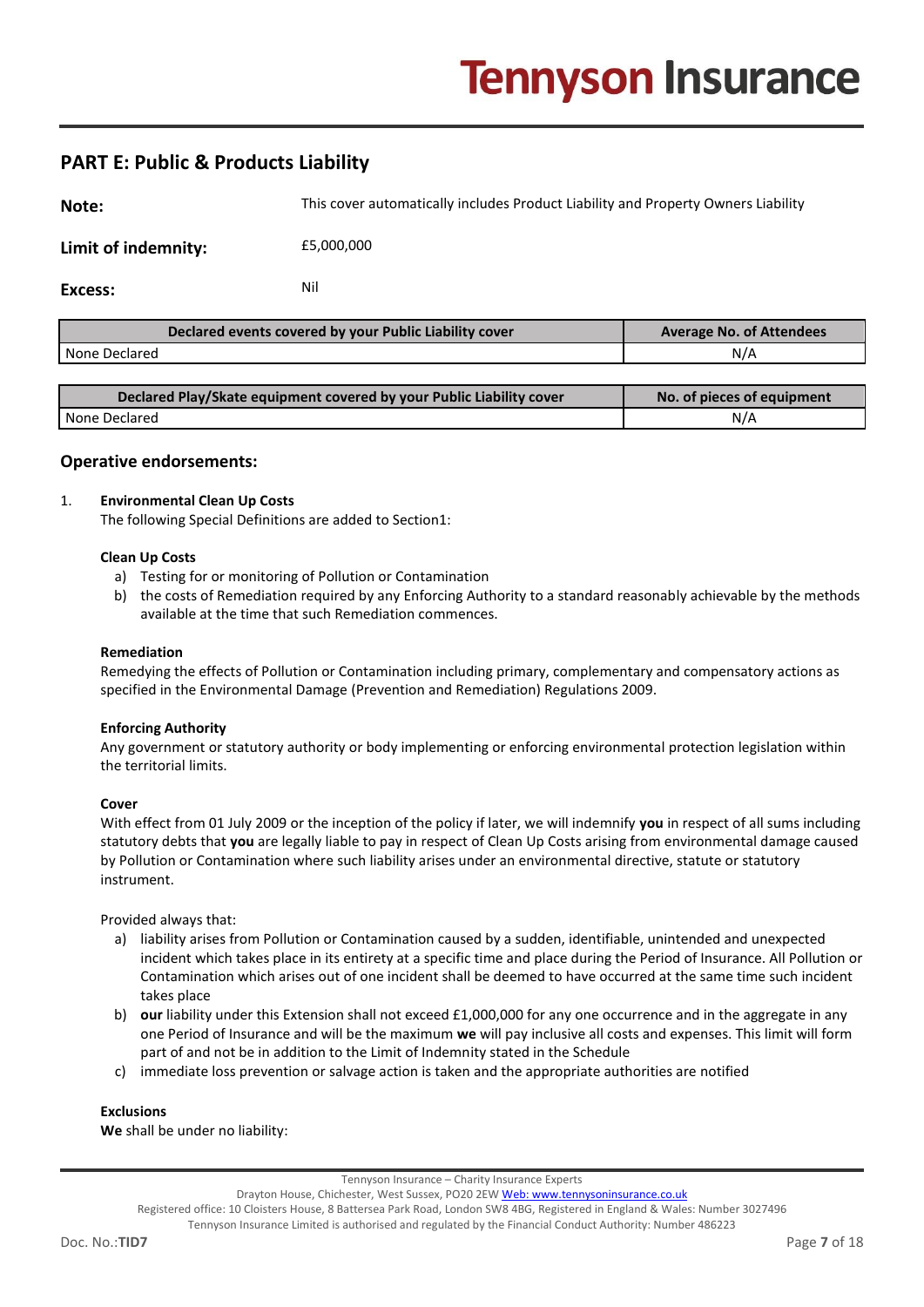- 1. in respect of Clean Up Costs for **damage** to **your** land, **premises,** watercourse or body of water whether owned, leased, hired, tenanted or otherwise in **your** care, custody or control
- 2. for **damage** connected with pre-existing contaminated property
- 3. for **damage** caused by a succession of several events where such individual event would not warrant immediate action
- 4. in respect of removal of any risk of an adverse effect on human health on **your** land, **premises,** watercourse or body of water whether owned, leased, hired, tenanted or otherwise in **your** care, custody or control
- 5. in respect of costs in achieving an improvement or alteration in the condition of the land, atmosphere or any watercourse or body of water beyond that required under any relevant and applicable law or statutory enactment at the time Remediation commences
- 6. in respect of costs for prevention of imminent threat of environmental damage where such costs are incurred without there being Pollution or Contamination caused by a sudden, identifiable, unintended and unexpected incident
- 7. for **damage** resulting from an alteration to subterranean stores of groundwater or to flow patterns
- 8. in respect of costs for the reinstatement or reintroduction of flora or fauna
- 9. for **damage** caused deliberately or intentionally by **you** or where they have knowingly deviated from environmental protection rulings or where **you** have knowingly omitted to inspect, maintain or perform necessary repairs to plant or machinery for which they are responsible
- 10. in respect of fines or penalties of any kind
- 11. for **damage** caused by the ownership or operation on behalf of **you** of any mining operations or storage, treatment or disposal of waste or waste products other than caused by composting, purification or pre-treatment of waste water
- 12. for **damage** which is covered by a more specific insurance policy
- 13. for **damage** caused by persons aware of the defectiveness or harmfulness of products they have placed on the market or works or other services they have performed
- 14. for **damage** caused by disease in animals belonging to or kept or sold by you.
- 2. Section 3 Special Exclusion 6 b) is amended to read as: exemplary or punitive damages awarded by any Court of Law outside the territorial limits.
- 3. The following Section is added:

#### **Section 5 - Corporate Manslaughter and Corporate Homicide Act 2007**

**We** will indemnify the **you** against legal costs and expenses incurred with **our** prior written consent in defending any criminal prosecution including an appeal against a conviction arising from any such prosecution and or investigations connected with a charge of corporate manslaughter or corporate homicide under the Corporate Manslaughter and Corporate Homicide Act 2007 or any equivalent legislation in the Isle of Man or the Channel Islands committed or alleged to have been committed during the Period of Insurance in the course of the **business.**

Provided that:

- a) **our** total liability under this Section will not exceed in the aggregate the sum specified in the Schedule as the Limit of Indemnity in any one period of insurance. This limit will form part of and not be in addition to the Limit of Indemnity specified in the Schedule
- b) this Section will only apply to proceedings brought in Great Britain, Northern Ireland, the Isle of Man or the Channel Islands
- c) **we** must consent in writing to the appointment of any solicitor or counsel who are to act for and on **your** behalf
- d) **you** will give to **us** immediate notice of any summons or other process served upon **you** which may give rise to proceedings under this Section
- e) in relation to any appeal counsel has advised there are strong prospects of such appeal succeeding
- f) **we** will not be liable for:
	- I. any deliberate or intentional criminal act committed by **you** giving rise to a corporate manslaughter or corporate homicide charge
	- II. fines or penalties of any kind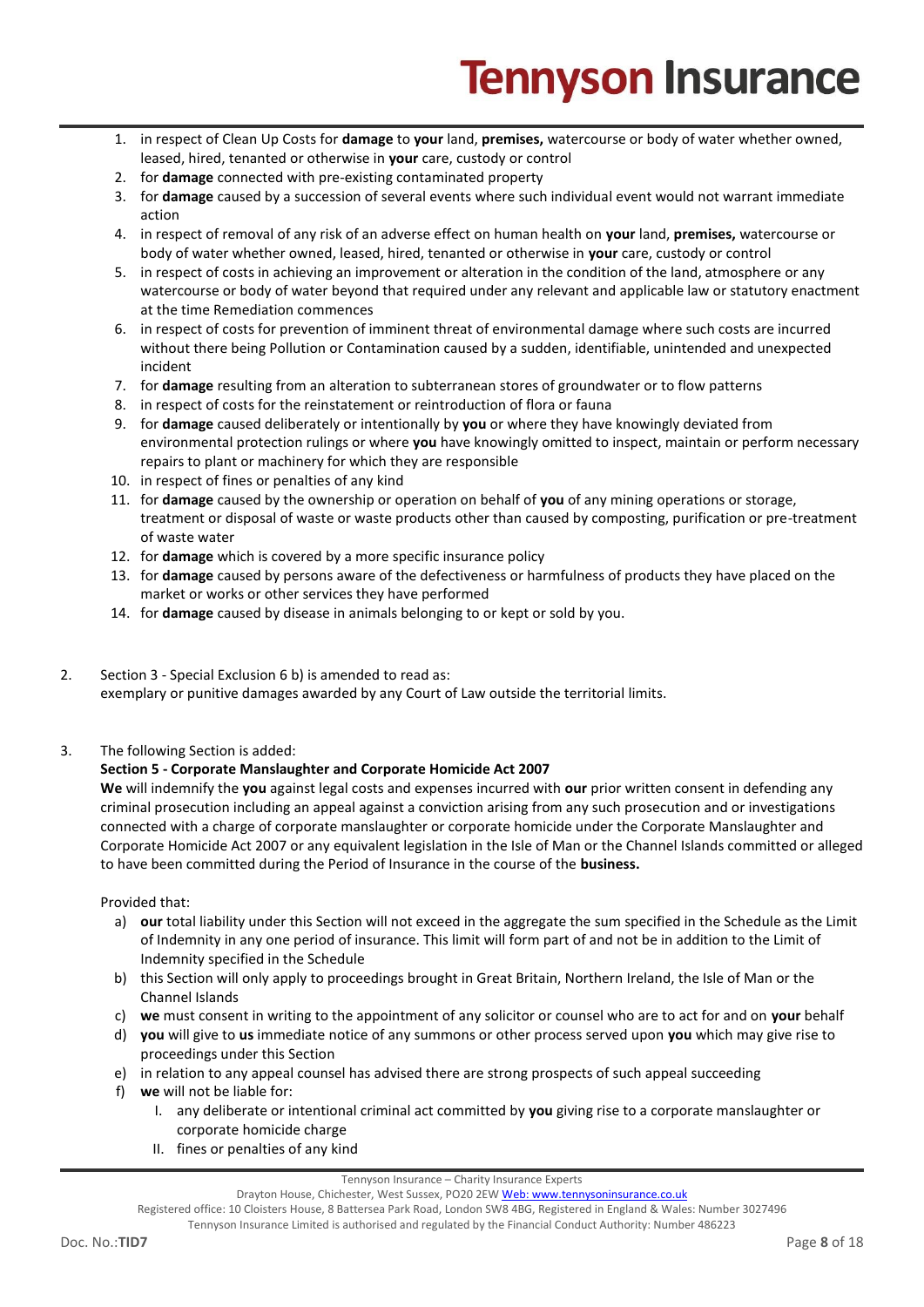- III. the defence of any criminal proceedings brought or in an appeal against conviction arising from such proceedings in respect of a breach of:
	- the Health and Safety at Work, etc Act 1974 or any regulations made thereunder
	- the Consumer Protection Act 1987 or any regulations made thereunder
- IV. defence costs available from any other source or provided by any other insurance or where but for the existence of this Section indemnity would have been provided by such other source or insurance
- g) where **we** have already indemnified **you** in respect of legal costs or expenses incurred in the defence of any criminal proceedings arising out of the same cause or occurrence which gave rise to the charge of and or investigation connected with corporate manslaughter or corporate homicide under another section of the policy the amount paid under that section will be taken into account in arriving at our liability payable under this Section.
- 4. It is agreed that that Section 3 Exclusion 8 of this Part shall not apply to any discharge, release or escape of legionella from any premises owned or operated by you subject to:
	- a) a regular risk assessment being carried out of all water systems to assess the risk of legionella and the suitable management of any risk of legionella being identified in the risk assessment; and
	- b) compliance with the Health and Safety Commission"s Approved Code of Practice entitled "Legionnaires disease The control of legionella bacteria in water systems"; and
	- c) details having been supplied by you to us of the number of premises owned or operated by you where cooling towers, evaporative condensers and/or other apparatus giving rise to an increased risk of legionella are present; and
	- d) details having been supplied by the you to us of all incidents of legionellosis having occurred at any premises owned or operated by you in the last ten years.

All Pollution or Contamination which arises out of or as a consequence of any discharge, release or escape of legionella from any premises owned or operated by you shall be deemed to have occurred on the date that you first become aware of circumstances which have given or may give rise to such Pollution or Contamination.

This Part shall not apply to any claim arising from Pollution or Contamination which arises out of or as a consequence of any discharge, release or escape of legionella from any premises owned or operated by you if before the current Period of Insurance you had become aware of circumstances which have given or may give rise to such Pollution or Contamination.

Our total liability for Pollution or Contamination, including the indemnity provided by this endorsement, which is deemed to have occurred during the Period of Insurance will not exceed in the aggregate the sum specified in the Schedule as the Limit of Indemnity.

You shall give notice in writing to us immediately on becoming aware of circumstances which have given or may give rise to a claim under this endorsement.

Tennyson Insurance – Charity Insurance Experts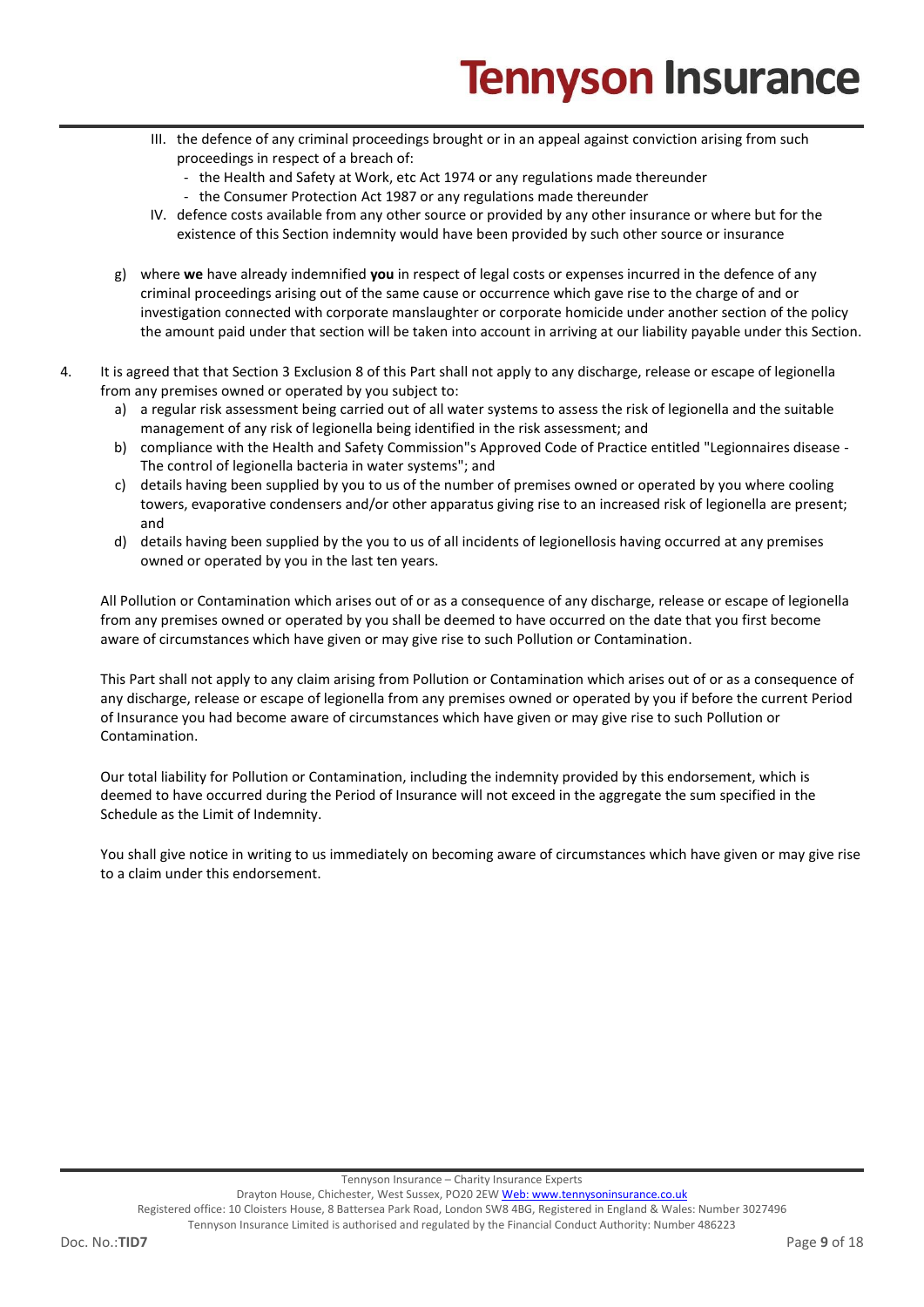## **PART F: Hirers Liability**

**Limit of indemnity:**  $£2,000,000$ 

**Excess: E100** (each and every claim for damage to the premises or contents caused other than by fire or explosion)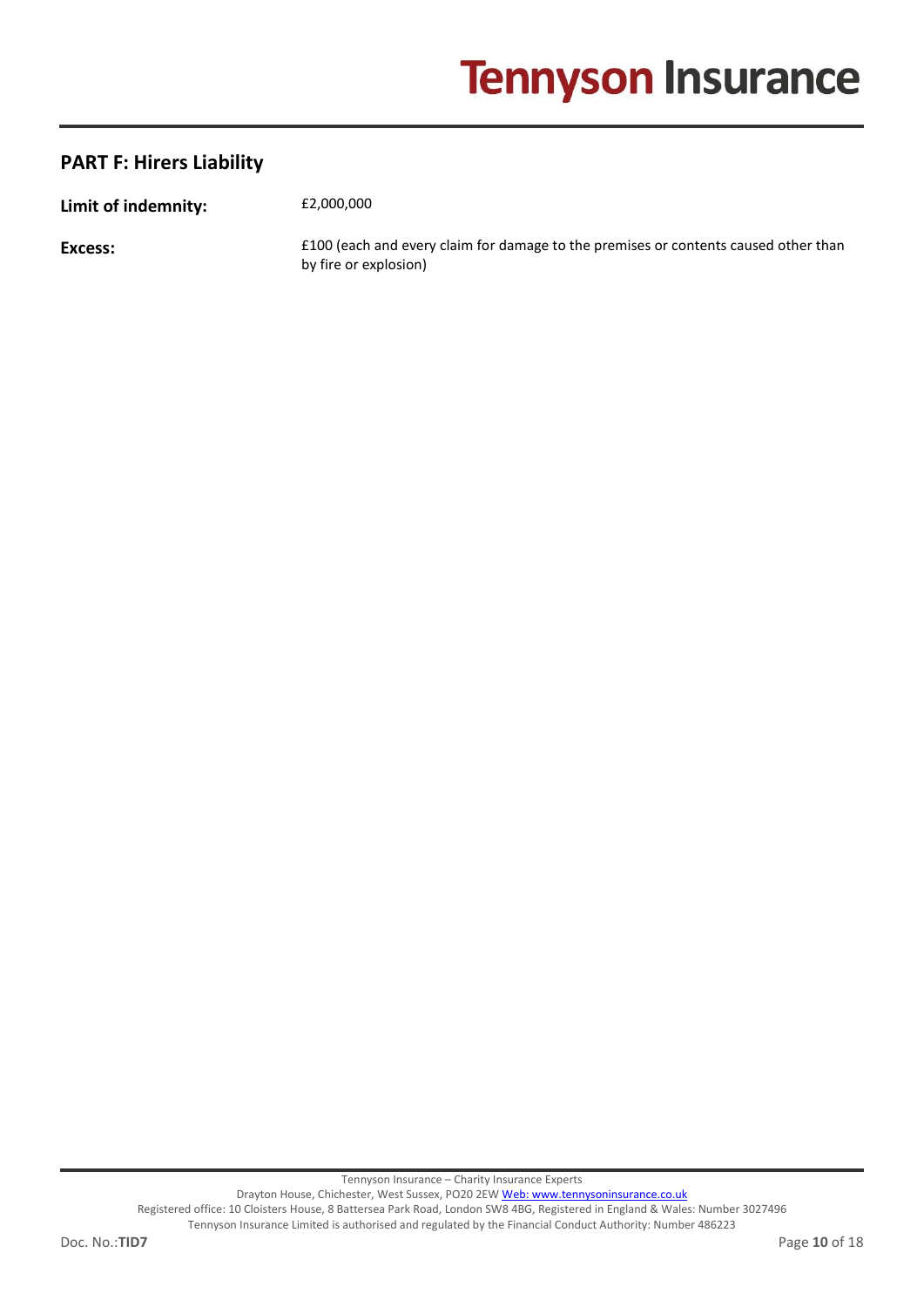## **PART G: Employers Liability**

**Limit of indemnity:**  $f10,000,000$ 

**Excess:** Nil

**Declared Wage-roll (before 'on costs')** £23,700.00

#### 1. The following Section is added:

#### **Section 5 - Corporate Manslaughter and Corporate Homicide Act 2007**

**We** will indemnify the **you** against legal costs and expenses incurred with **our** prior written consent in defending any criminal prosecution including an appeal against a conviction arising from any such prosecution and or investigations connected with a charge of corporate manslaughter or corporate homicide under the Corporate Manslaughter and Corporate Homicide Act 2007 or any equivalent legislation in the Isle of Man or the Channel Islands committed or alleged to have been committed during the Period of Insurance in the course of the **business.**

Provided that:

- a) **our** total liability under this Section will not exceed in the aggregate the sum specified in the Schedule as the Limit of Indemnity in any one period of insurance. This limit will form part of and not be in addition to the Limit of Indemnity specified in the Schedule. (this Section will only apply to proceedings brought in Great Britain, Northern Ireland, the Isle of Man or the Channel Islands)
- b) **we** must consent in writing to the appointment of any solicitor or counsel who are to act for and on **your** behalf
- c) **you** will give to **us** immediate notice of any summons or other process served upon **you** which may give rise to proceedings under this Section
- d) in relation to any appeal counsel has advised there are strong prospects of such appeal succeeding
- e) **we** will not be liable for:
	- I. any deliberate or intentional criminal act committed by **you** giving rise to a corporate manslaughter or corporate homicide charge
	- II. fines or penalties of any kind
	- III. the defence of any criminal proceedings brought or in an appeal against conviction arising from such proceedings in respect of a breach of:
		- the Health and Safety at Work, etc Act 1974 or any regulations made thereunder
		- the Consumer Protection Act 1987 or any regulations made thereunder
	- IV. defence costs available from any other source or provided by any other insurance or where but for the existence of this Section indemnity would have been provided by such other source or insurance

Where **we** have already indemnified **you** in respect of legal costs or expenses incurred in the defence of any criminal proceedings arising out of the same cause or occurrence which gave rise to the charge of an or investigation connected with corporate manslaughter or corporate homicide under another section of the policy the amount paid under that section will be taken into account in arriving at **our** liability payable under this Section.

Registered office: 10 Cloisters House, 8 Battersea Park Road, London SW8 4BG, Registered in England & Wales: Number 3027496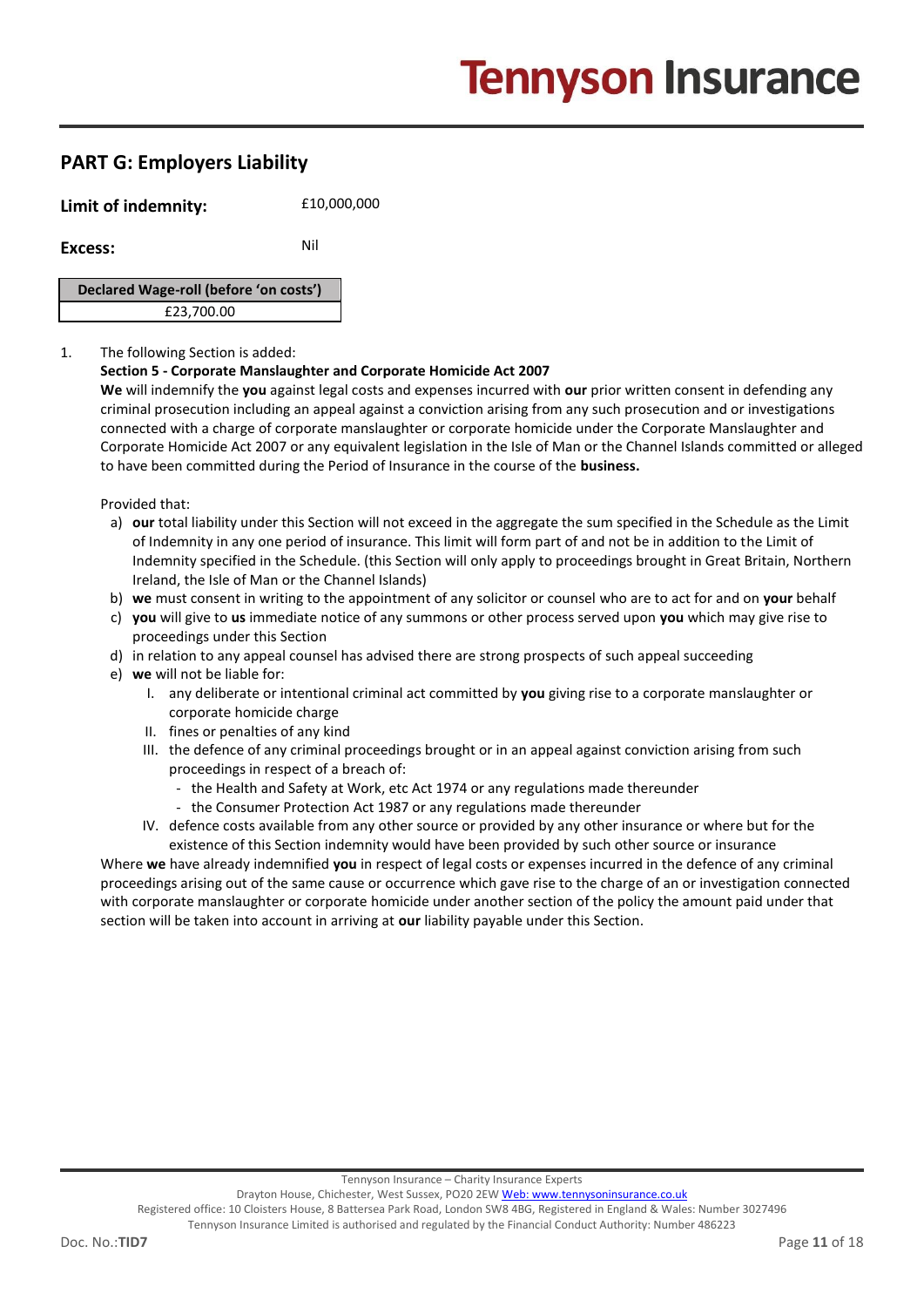## **PART H: Libel &Slander**

Not Operative

### **PART I: Motor**

Not Operative

## **PART I: Motor (Loss of No Claims Discount or Excess)**

Not Operative **PART J: Motor Legal Expenses and Uninsured Loss Recovery** 

Not Operative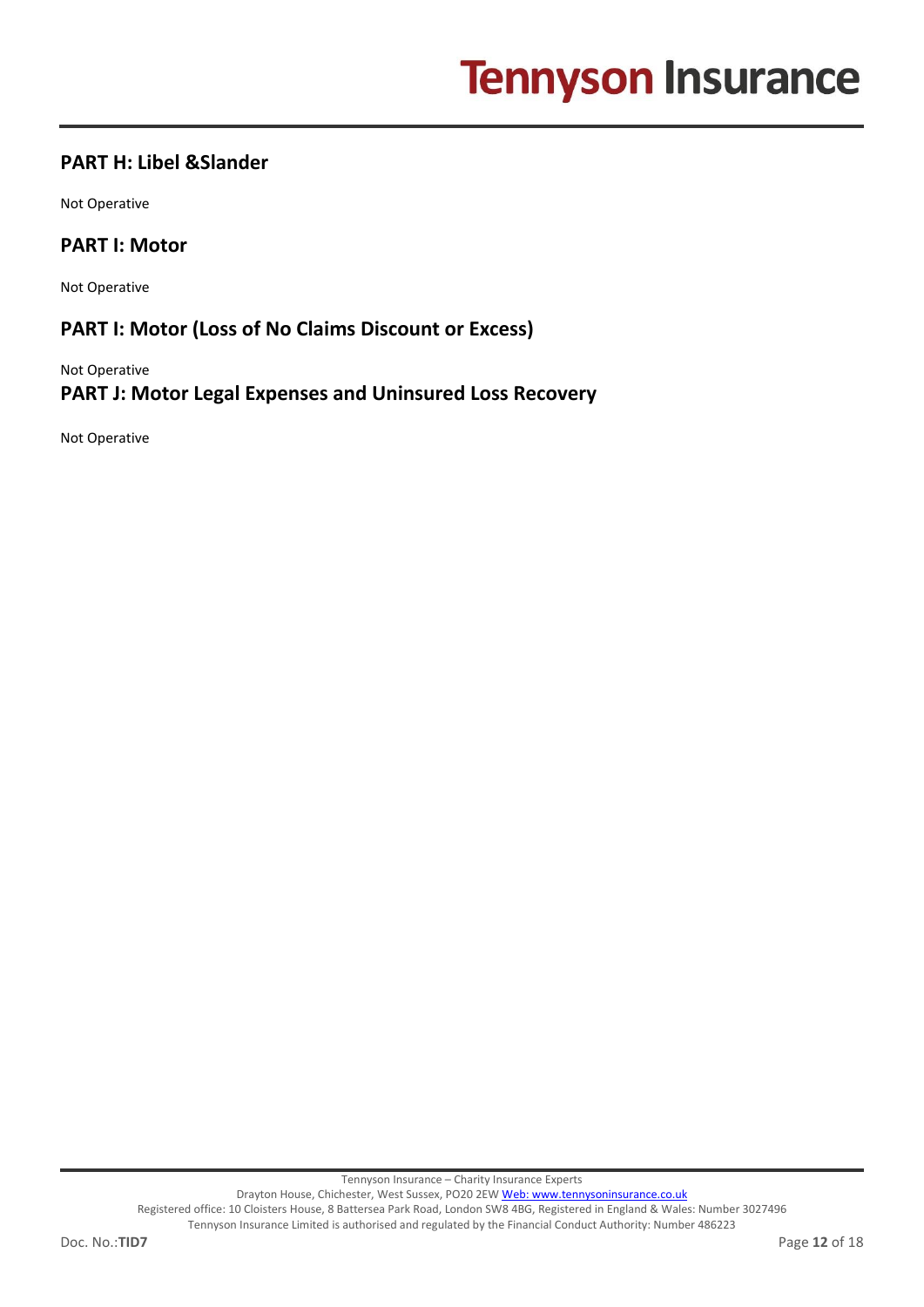## **PART K: Plant Inspection Contract**

Not Operative

## **PART L: Plant Protection**

Not Operative

## **PART M: Deterioration of Stock**

Not Operative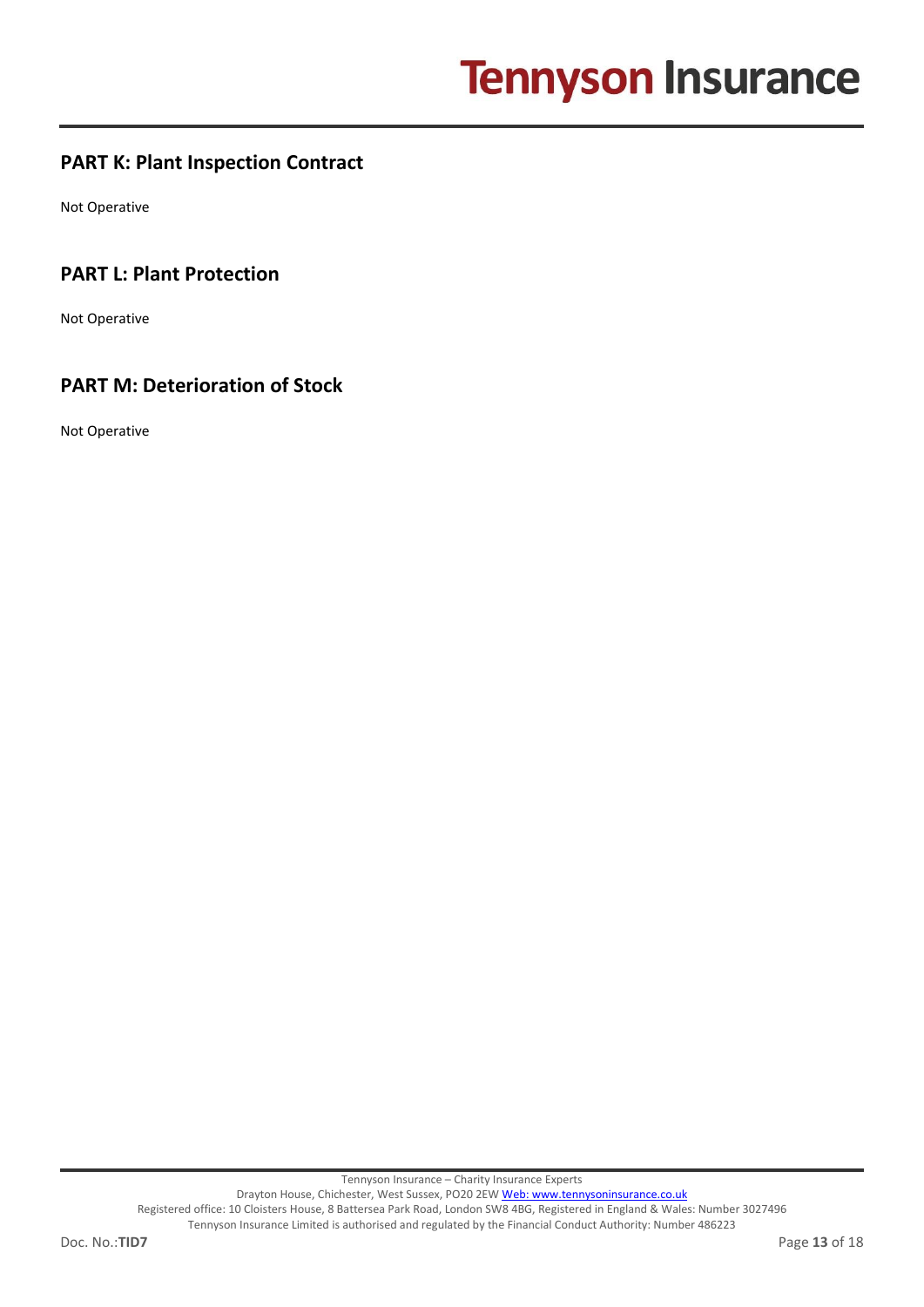## **PART N: Employee Dishonesty**

Not Operative

Tennyson Insurance – Charity Insurance Experts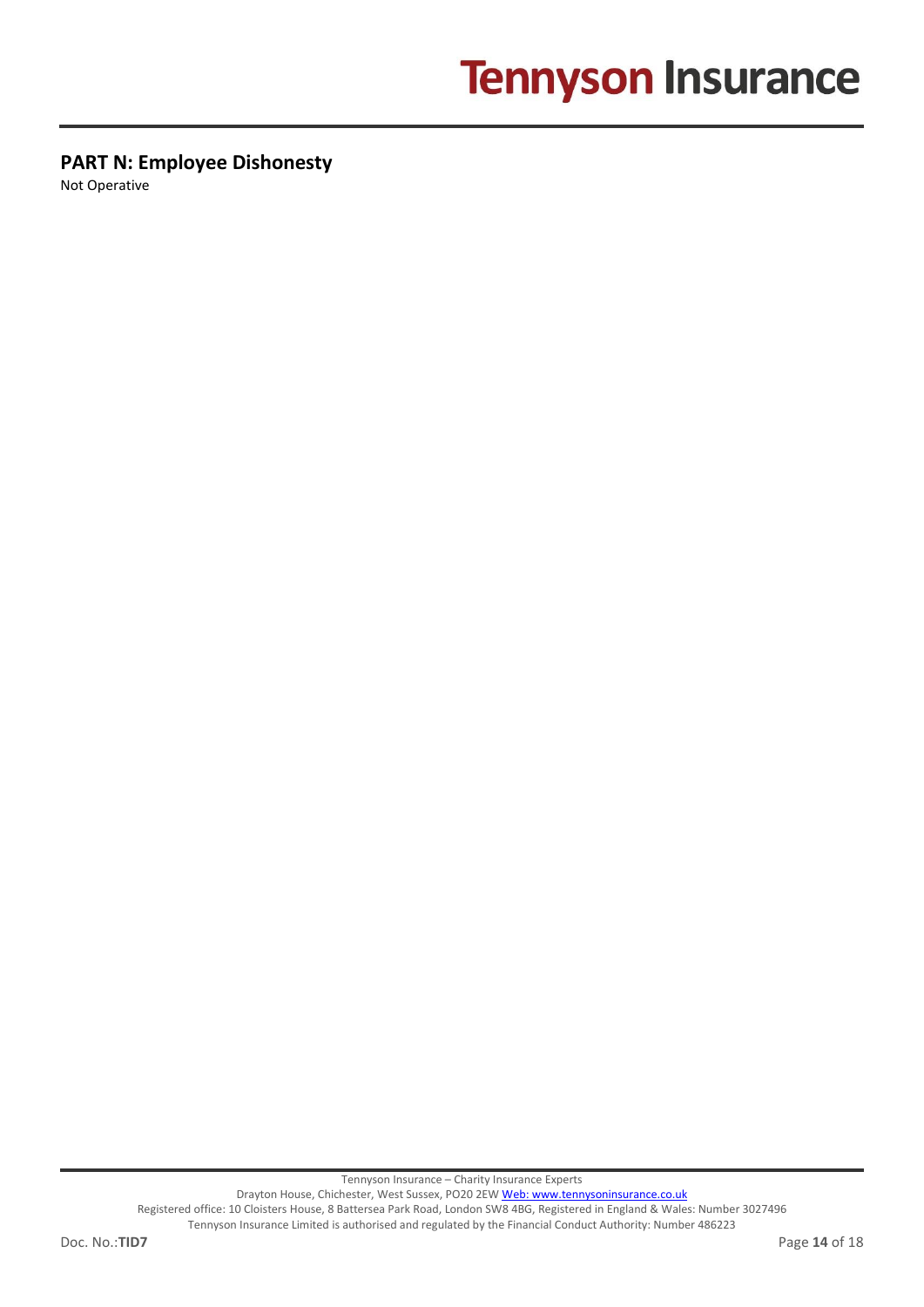## **PART O: Personal Accident (fixed benefits)**

Cover is limited to £500,000 any one person and £2,000,000 any one incident.

| No. of Employees covered:                     | 2                                                                                                       |
|-----------------------------------------------|---------------------------------------------------------------------------------------------------------|
| <b>Max Capital Benefit:</b>                   | 10,000.00                                                                                               |
| Weekly Benefit (Total temporary disablement): | 100.00                                                                                                  |
| Cover                                         | Applicable to Sections 2 and 3 (Accident and Assault) as<br>specified in Part O of your policy wording. |
| No. of Directors/Trustees covered:            |                                                                                                         |
| <b>Max Capital Benefit:</b>                   | 10,000.00                                                                                               |
| Weekly Benefit (Total temporary disablement): | 100.00                                                                                                  |
| Cover                                         | Applicable to Sections 2 and 3 (Accident and Assault) as<br>specified in Part O of your policy wording. |
| No. of Volunteers covered:                    | 0                                                                                                       |
| <b>Max Capital Benefit:</b>                   | 10,000.00                                                                                               |
| Weekly Benefit (Total temporary disablement): | 100.00                                                                                                  |
| Cover                                         | Applicable to Sections 2 and 3 (Accident and Assault) as<br>specified in Part O of your policy wording. |
|                                               |                                                                                                         |

**Excess:** Nil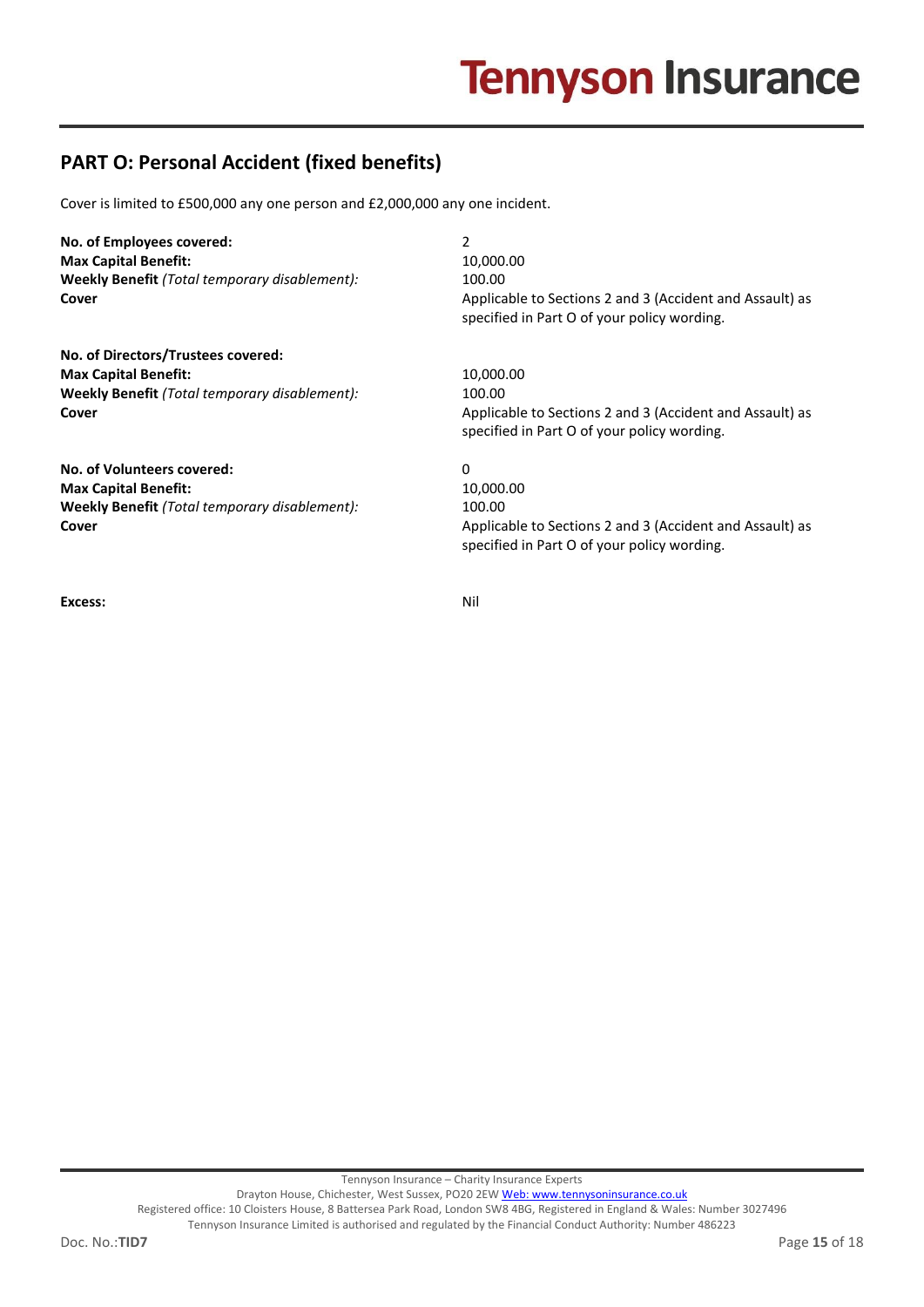## **PART O: Personal Accident (% of salary benefits)**

Not Operative

## **PART P: Legal Expenses**

The claims handling agent is DAS Legal Expenses Insurance Company Limited

**Limit of Indemnity:** £50,000

| Section under Part P of policy wording | Cover                               | Operative?    |
|----------------------------------------|-------------------------------------|---------------|
| 3(a)                                   | <b>Employment Disputes</b>          | Operative     |
| 3(b)                                   | <b>Compensation Awards</b>          | Operative     |
| 3(c)                                   | Service Occupancy                   | Operative     |
|                                        | Legal Defence                       | Operative     |
| 5(a)                                   | <b>Property Protection</b>          | Operative     |
| 5(b)                                   | <b>Bodily Injury</b>                | Operative     |
| 6                                      | <b>Tax Protection</b>               | Operative     |
|                                        | <b>Contract Disputes</b>            | Not Operative |
| 8                                      | Debt Recovery                       | Not Operative |
|                                        | <b>Statutory License Protection</b> | Not Operative |

**Employment Practices Liability:**

Not Operative

**Excess:** Nil apart from £200 for Aspect Enquiries and £500 for Contract Disputes if claim exceeds £5,000

#### **Operative endorsements:**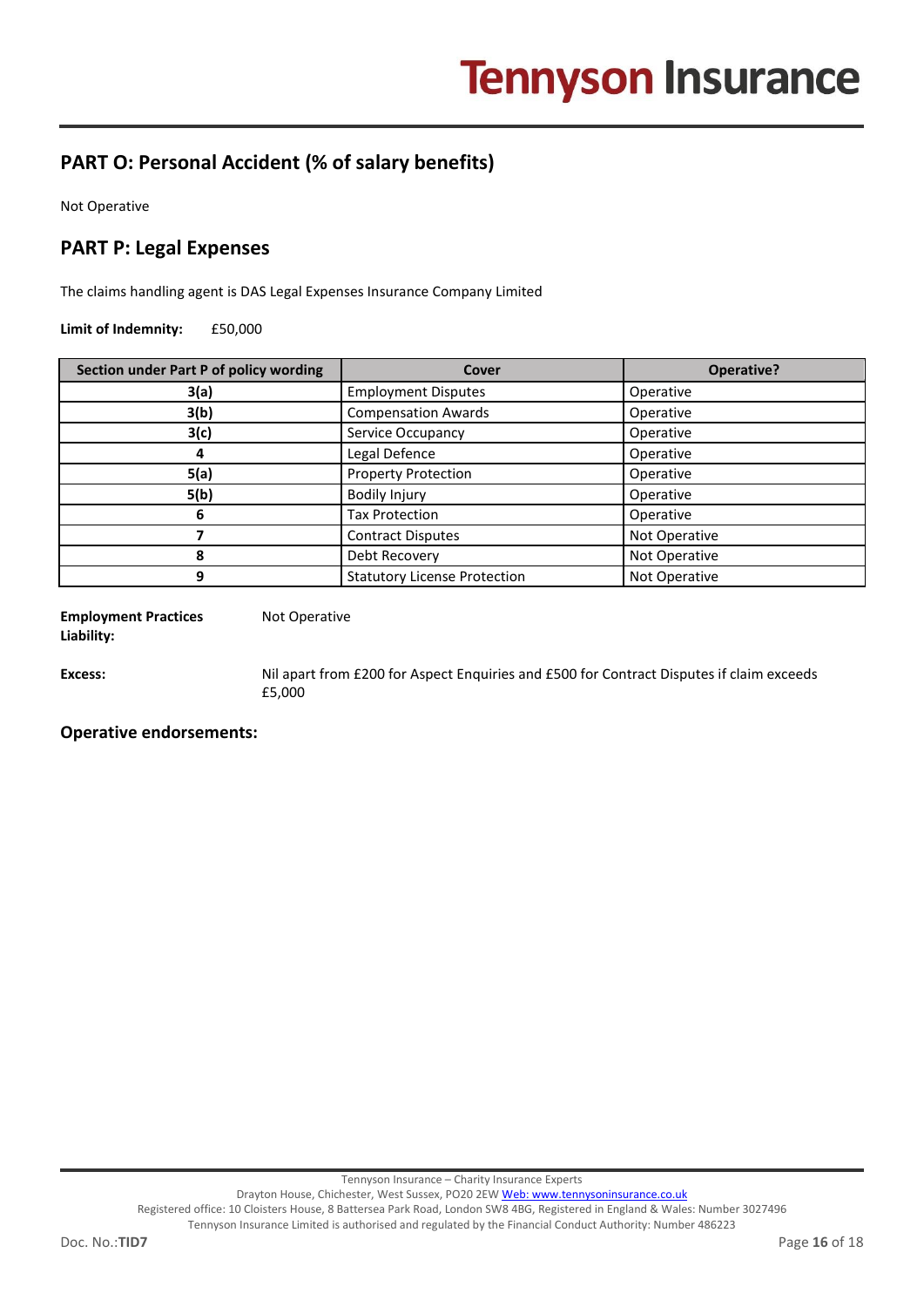## **PART Q: Trustee &Trust Fund Liability**

Not Operative

### **PART R: Professional Indemnity**

Not Operative

### **PART S: Business Travel – Annual Multi Trip Policy**

Not Operative

### **PART S: Business Travel – Single Trip Policy**

Not Operative

### **PART T: Terrorism**

Not Operative

## **3. Noted Interests**

None currently

**Noted Interests**